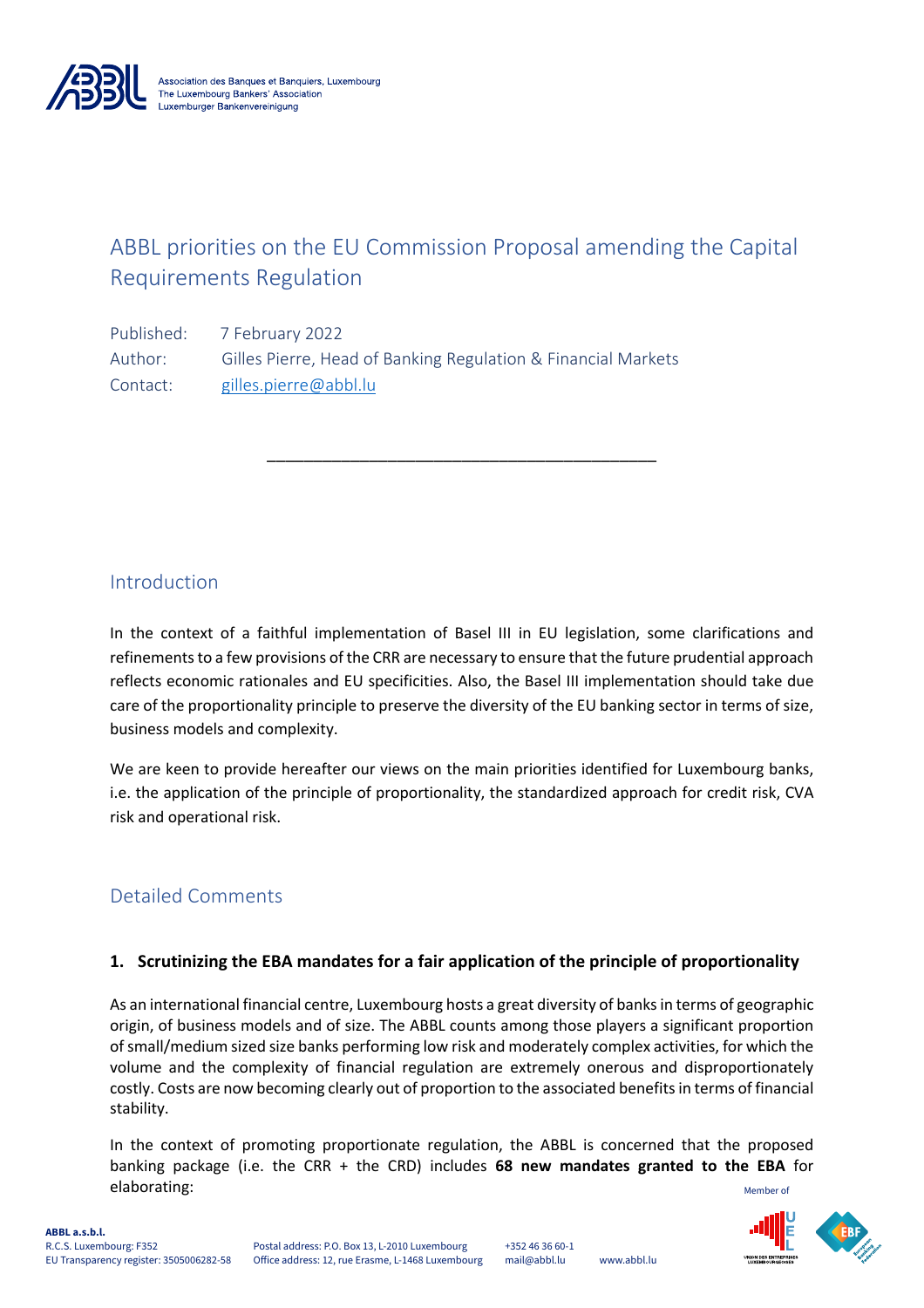

- 14 Guidelines
- 43 Regulatory and Implementing Technical Standards
- 11 reports

While some mandates make sense, many others are questionable because:

- They would bring limited added value to the provisions existing in the CRR/CRD
- Given their importance, the related provisions of the CRR/CRD should be subject to the democratic co-decision process and set out in Level 1 texts.

It is obvious that this additional layer of secondary legislation will add significant complexity to the single rulebook and will go against the principle of proportionality. Therefore, the ABBL calls the European lawmakers to perform **a critical review of the mandates** with a view to limiting them to the essential.

The ABBL keeps thinking that **enhancing proportionality and reducing complexity is mutually beneficial for banks and for banking supervisors**, by promoting more supervisory judgement and a better dialogue

## **2. Standardised approach for credit risk: real estate financing**

#### **2.1 The requirements for residential properties under construction should be refined**

**Article 124.3 (a) (iii)** of the proposal lists the conditions that residential properties under construction must meet to be eligible to the general treatment set out in Article 125.1, i.e. the general treatment. Where such conditions are not met, then the exposures are assimilated to Income Producing Real Estate (IPRE) and they would follow the treatment of Article 125.2, which is less favorable.

#### *2.1.1 Criterion of four residential units*

The first condition of Article 124.3 (a) (iii) is that "*the property does not have more than four residential housing units and will be the primary residence of the obligor and the lending to the individual is not indirectly financing ADC exposures; "*

We understand this condition as limiting to four residential units the size of the property under construction, meaning that only small properties would become eligible to the general treatment of Article 125.1. Such a restrictive interpretation would unduly distort the housing market by discriminating larger residential housing projects, at a time where pressures on prices are exacerbated. Prudential regulation should not penalise residential new housing markets, which represent a significant part of real estate markets development. This activity contributes to respond to households' demand, and to renew the existing property stock with more modern and more energy efficient constructions, among other benefits.

Referring to the text of the Basel III standard in p. 18, § 60 (i) "*the property is a one-to-four family residential housing unit that will be the primary residence of the borrower"*, the criterion might also be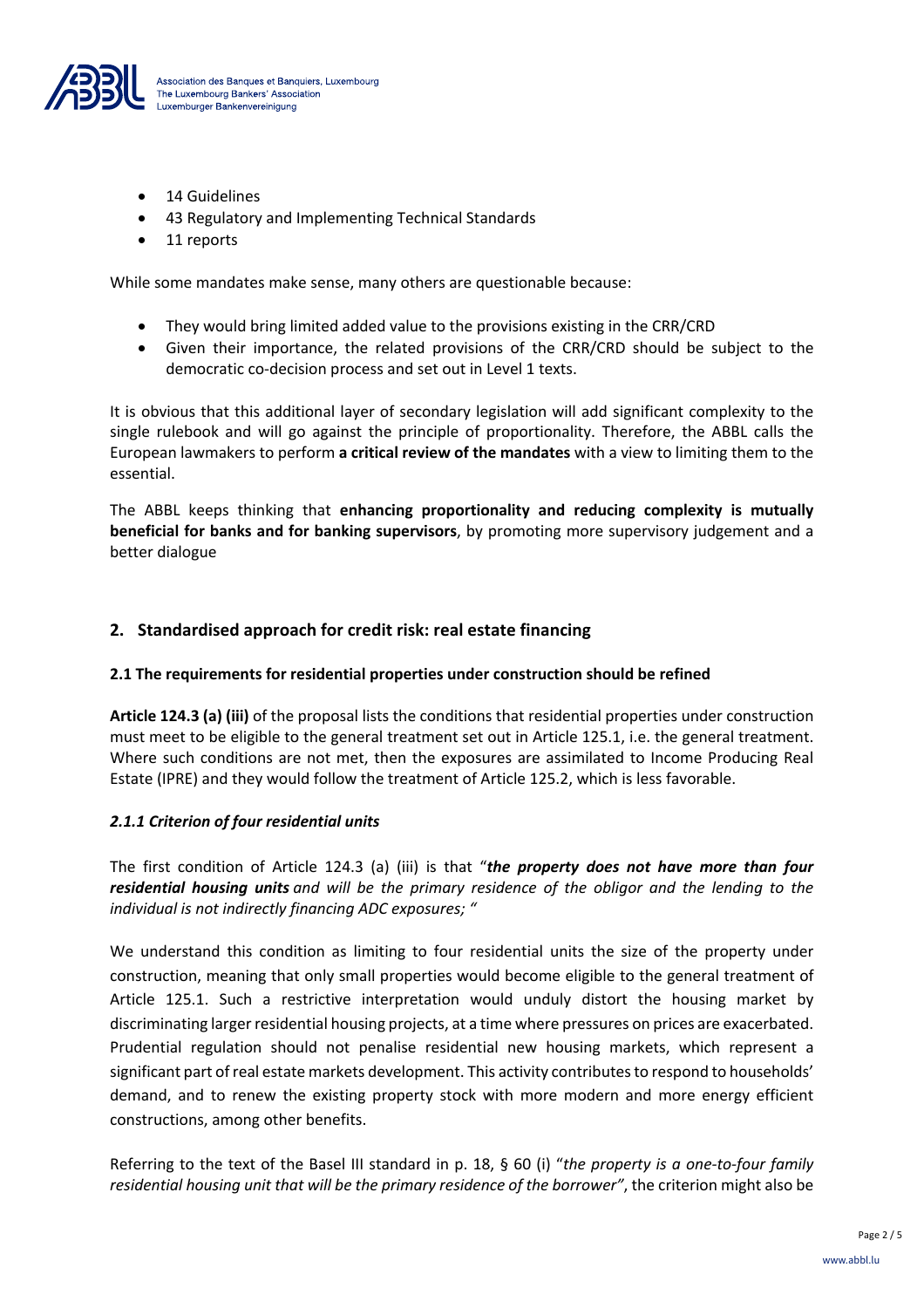

understood as a limit applied to the borrower. In this case, a maximum number of **four residential units per borrower** could be eligible to the general treatment of Article 125.1. There is no doubt that this interpretation would make more sense from an economical and prudential point of view.

Against this background, we urge lawmakers to **clarify the meaning of the criterion of four residential units.**

#### *2.1.2 Clarifying the legal mechanism ensuring the termination of the construction*

The second condition of Article 124.3 (a) (iii) is that "*a central government, regional government or local authority or a public sector entity, exposures to which are treated in accordance with Articles 115(2) and 116(4), respectively, has the legal powers and ability to ensure that the property under construction will be finished within a reasonable time frame …."*

We welcome this mechanism, which aims at protecting buyers from the risk that the construction will not be completed in due time. Nevertheless, we observe that the wording used is somewhat specific and **does not clearly recognize the market practice where a bank issues "completion guarantees"** applicable in the case of "sale before completion contracts" ("garanties d'achèvement" applicables aux ventes en futur état d'achèvement). Completion guarantees are a legal mechanism ensuring that the property under construction will be finished, should the real estate promoter face bankruptcy. In Luxembourg, completion guarantees are mostly, but not solely, issued by banks.

Therefore, we call for broadening the provisions of Article 124.3 (a) (iii) to properly recognize completion guarantees, rather than limiting the mechanism to the "legal powers and ability of the central government [..]".

# **2.2 Land acquisition, development and construction (ADC) exposures: Recognizing bank financing as a risk mitigant for the 100% Risk Weight**

**Article 126a.2 (a)** of the proposal allows for the application of a preferential Risk Weight of 100% to ADC exposures where, among others, the following condition is fulfilled:

*"legally binding pre-sale or pre-lease contracts, for which the purchaser or tenant has made a substantial cash deposit which is subject to forfeiture if the contract is terminated, amount to a significant portion of total contracts"*

The requirement of *substantial cash deposits which is subject to forfeiture if the contract is terminated* needs to be refined to fit reality. In most cases, purchasers of a house or of an apartment under construction finance a significant part of their acquisition by contracting a mortgage loan to a bank. The mortgage loan is duly registered by a notary together with the deed of purchase.

Therefore, we suggest inserting in Article 126a.2 (a). the situation where the purchaser has ensured bank financing.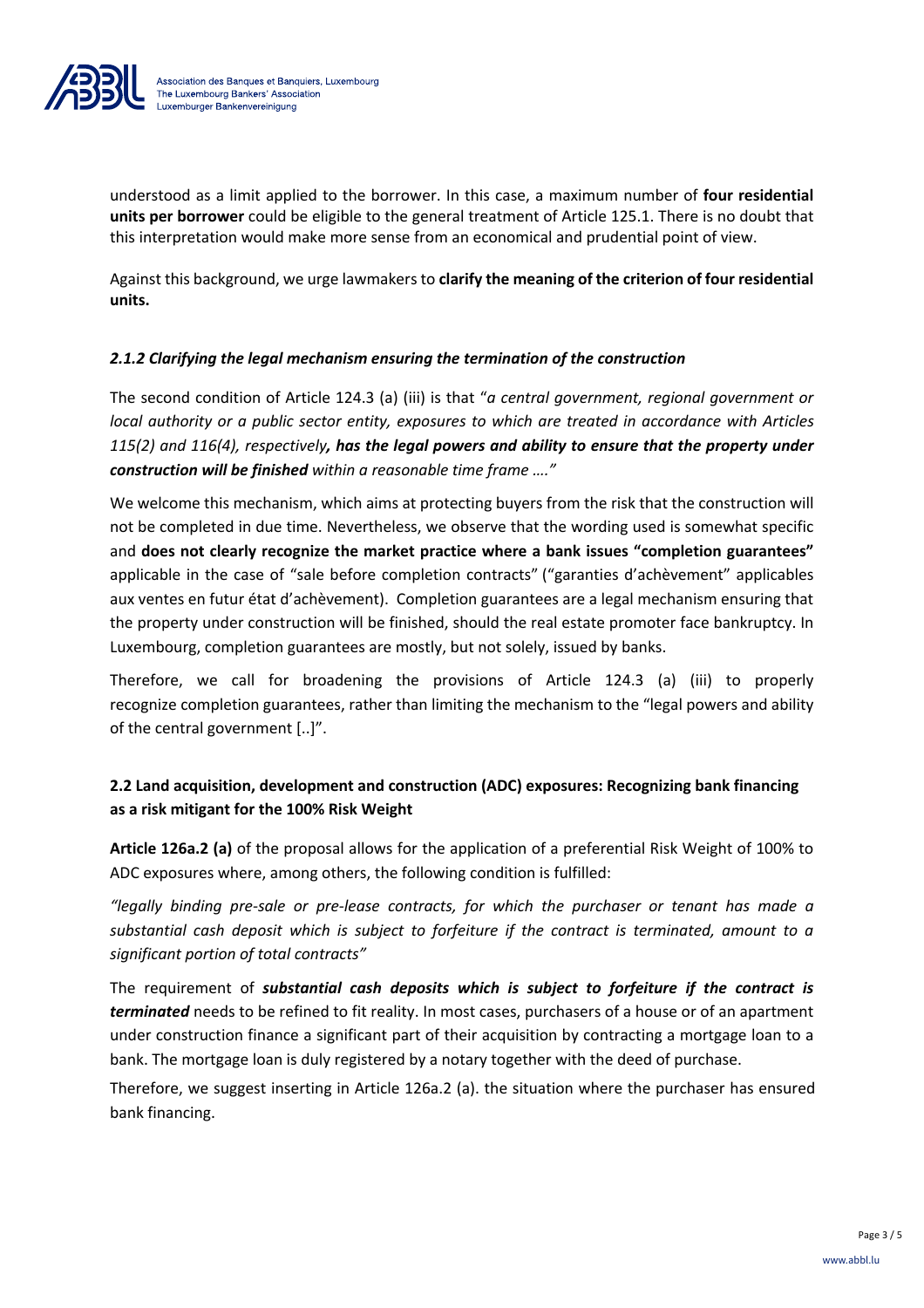

# **3. CVA risk: raising the threshold for using the simplified approach to introduce proportionality**

The Credit Valuation Adjustment is a change to the market value of derivative instruments to account for counterparty credit risk. It depends on counterparty credit spreads as well as on the market risk factors that drive derivatives' values and, therefore, exposures.

We welcome that the Commission proposal keeps the existing exemptions from the CVA risk capital requirements for transactions with non-financial counterparties, intra-group transactions, etc. However, banks will have to report to their competent authorities the results of the calculation of the capital requirements for CVA risk for the transactions exempted.

Against this background, the threshold in **Articles 385 and 273a(2) CRR** (i.e. where the bank's derivatives business is below 5% total assets and EUR 100 million) for using the simplified approach is too restrictive and would entail increased complexity for smaller banks with a limited activity in derivatives. **This would go against the principle of proportionality**. Therefore, we suggest using the threshold of **Article 273a(1)**, i.e. **where the bank's derivatives business is below 10% total assets and EUR 300 million.**

## **4. Operational risk**

#### **4.1 Making the calculation of capital requirements for operational risk more risk-sensitive**

As a reminder, the Basel III formula for the standardised approach is:

#### *Operational risk capital requirement = Business Indicator Component \* Internal Loss Multiplier*

In the proposal, the EU Commission has decided to exercise one discretion granted by the Basel III standard and to neutralize the Internal Loss Multiplier (hereafter **the ILM)** for all banks. By doing so, the proposal **disregards historical operational losses**, given that the ILM is a function of the average annual operational risk losses incurred over the previous 10 years.

#### Therefore: *Operational risk capital requirement = Business Indicator Component*

Such an approach, while having the merits of simplicity, nevertheless **removes any risk sensitivity** in the calculation of capital requirements and penalizes the banks that experience a good track record of historical operational losses. For the latter, the ILM is indeed comprised between 0,5 and 1 thus reducing the capital requirements.

in order to establish a robust connection between capital requirements and sound management of operational risk, we propose implementing in the CRR the possibility to use the ILM for banks pertaining to the **bucket 1** (**those with a Business Indicator up to EUR 1 billion**), which is foreseen in p. 130, § 12 of the Basel III standard, i.e.: